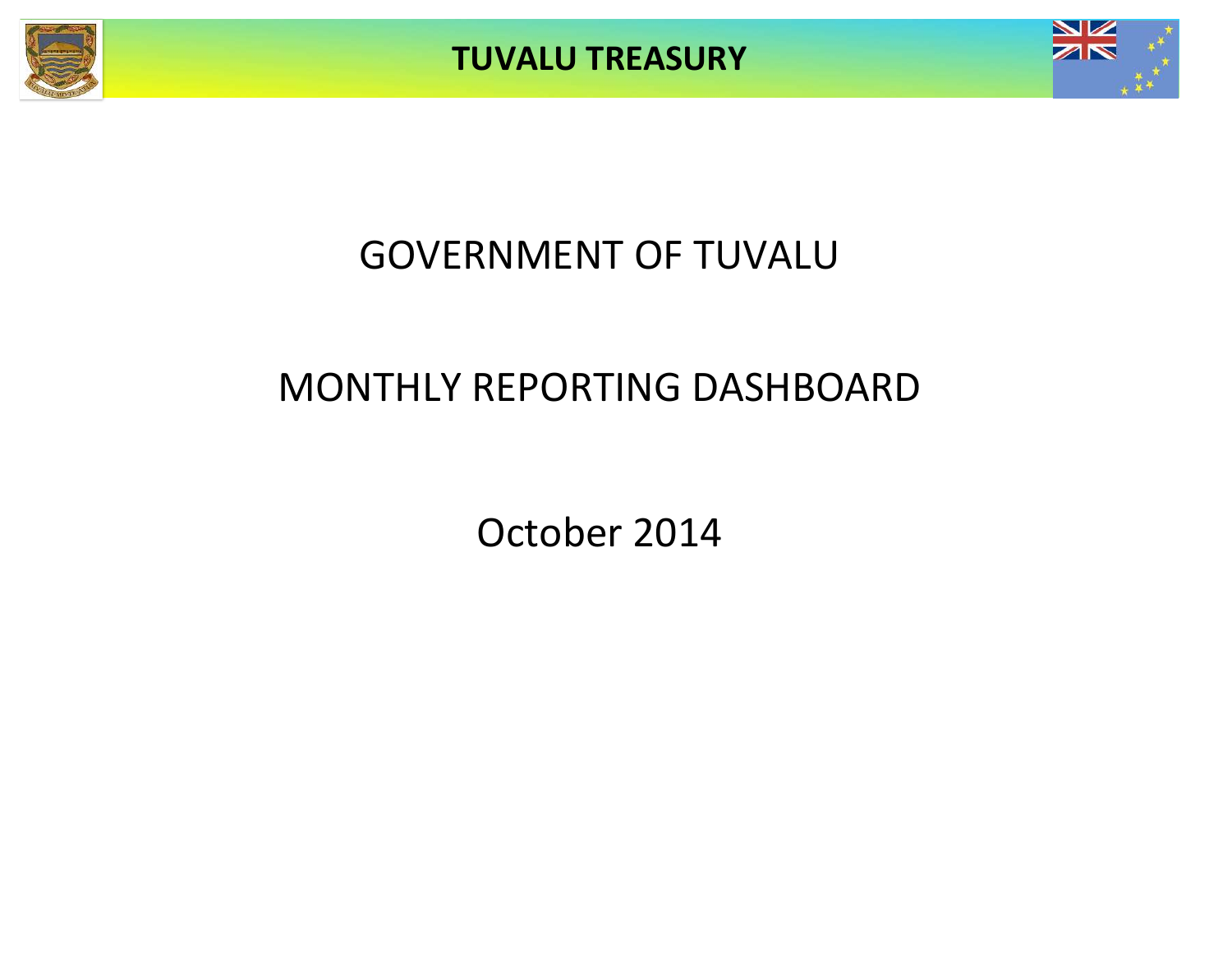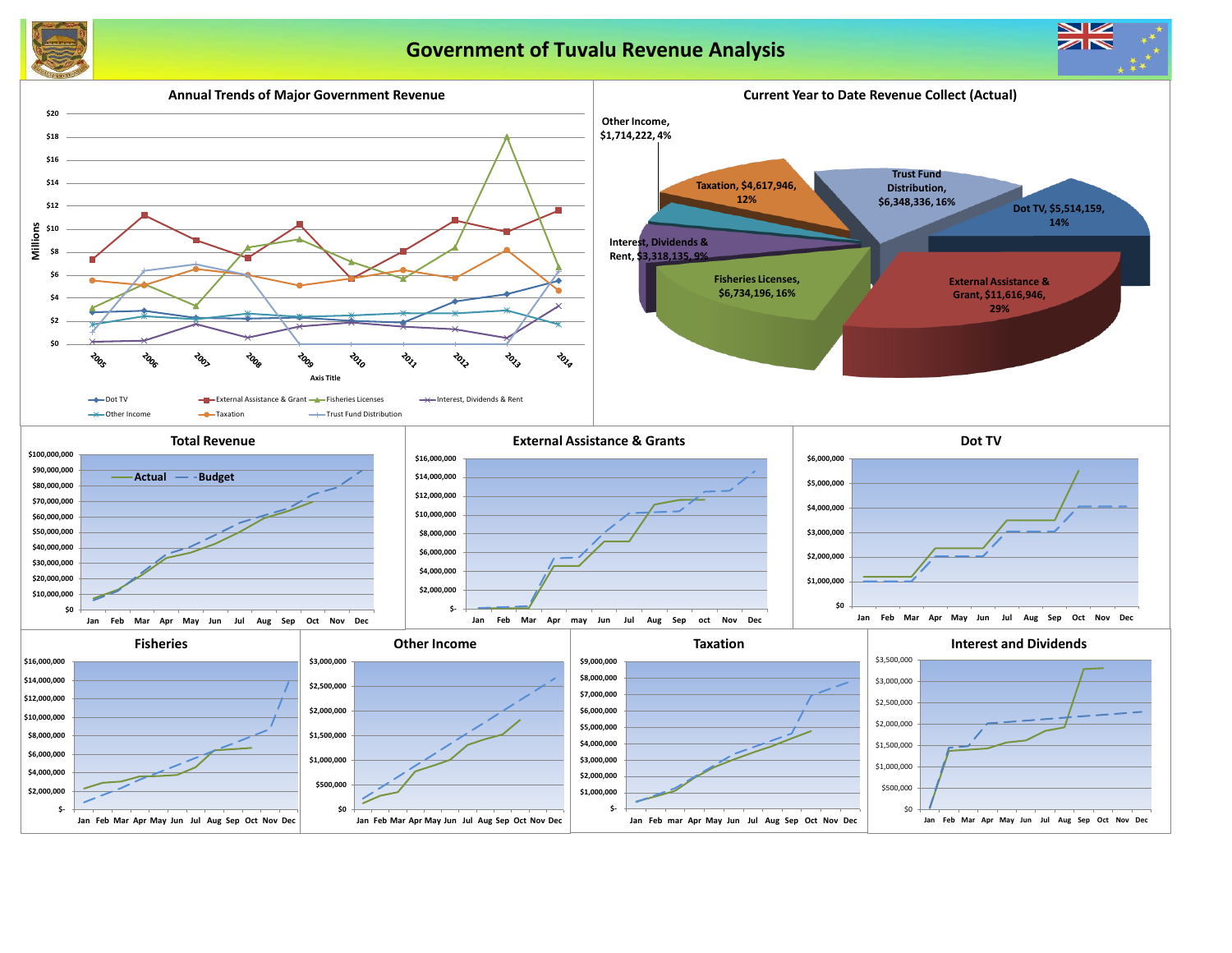

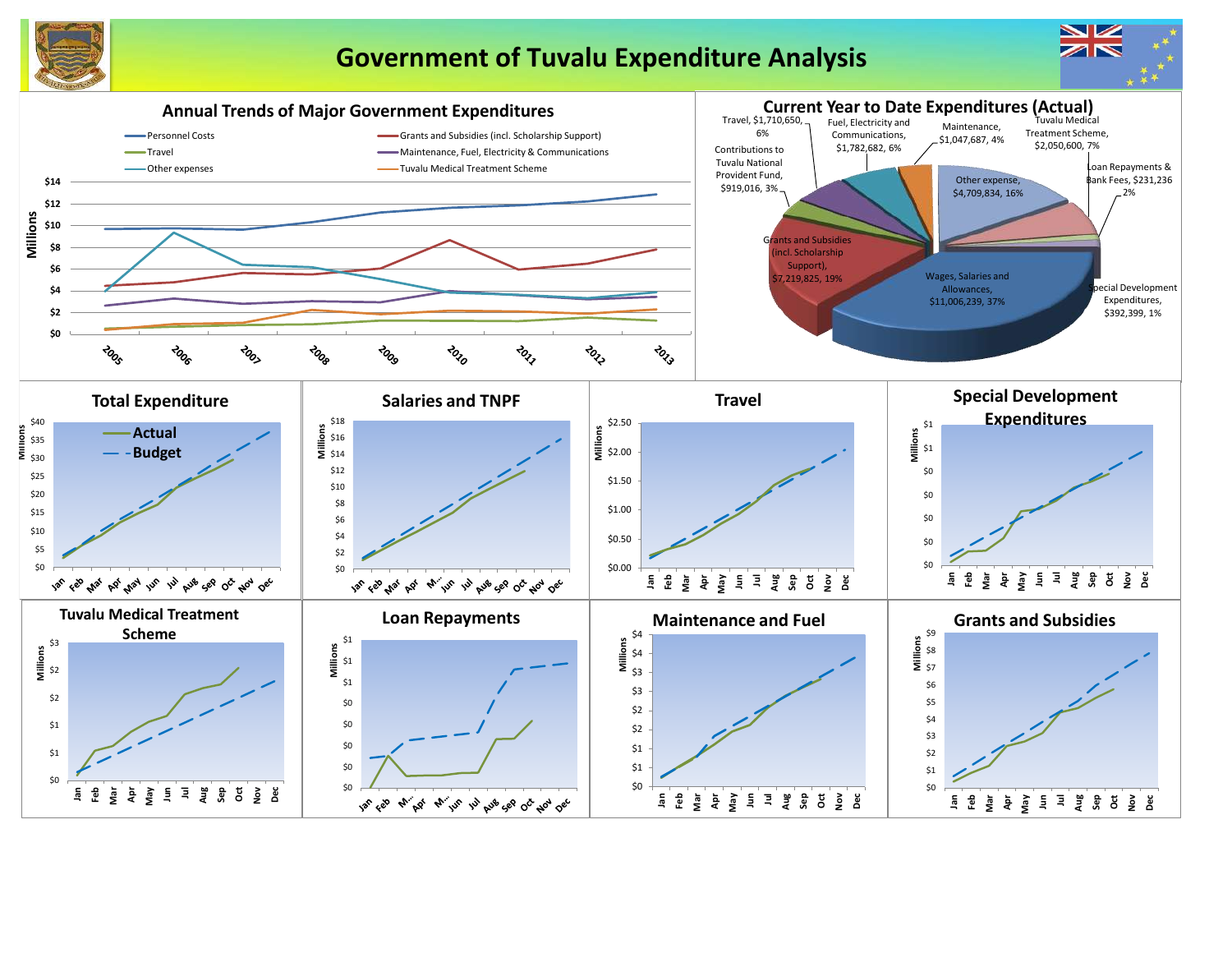

| <b>TUVALU TRUST FUND (TTF)</b>                                                                                                                                                                                                                  |               |  |
|-------------------------------------------------------------------------------------------------------------------------------------------------------------------------------------------------------------------------------------------------|---------------|--|
| Given the nature of the TTF and the fact that Tuvalu is the sole beneficiary of the TTF, it is anticipated that in the event of any                                                                                                             |               |  |
| 'wind up' of the TTF, the market value of all TTF balances would be available to the Government of Tuvalu.<br>The market value of Government of Tuvalu contribution balance of the TTF is disclosed on the Statement of Assets and Liabilities. |               |  |
| The market value of contribution balances from other parties to the TTF are classified as a contingent asset of the Government.                                                                                                                 | \$160,000,000 |  |
| TUVALU CONSOLIDATED INVESTMENT FUND (CIF)                                                                                                                                                                                                       | \$140,000,000 |  |
| The Tuvalu Consolidated Fund is the account B of the Tuvalu Trust Fund. Distributions from the Tuvalu Trust Fund are<br>transferred to this fund. The CIF is classified as a current cash asset of the Government and use to provide increased  | \$120,000,000 |  |
| returns on Government Cash holdings.                                                                                                                                                                                                            | \$100,000,000 |  |
| <b>TUVALU GENERAL CURRENT ACCOUNT</b>                                                                                                                                                                                                           | \$80,000,000  |  |
| The General Current Account is the main operational bank account of the Government and is a current cash asset of Government.                                                                                                                   |               |  |
| TUVALU DEVELOPMENT FUND ACCOUNT (TDF)                                                                                                                                                                                                           | \$60,000,000  |  |
| The Tuvalu Development Fund is the operation bank account for donor projects which is not part of the Government money (Consolidated Fund)                                                                                                      | \$40,000,000  |  |
| as prescribed under the Public Finance Act. Sec (19) (1). The TDF is classified as a current cash asset of the Government.                                                                                                                      | \$20,000,000  |  |
| <b>TUVALU GOVERNMENT DEBTS AND GUARANTEES</b>                                                                                                                                                                                                   |               |  |
| The Tuvalu Government has continously repaid its external debts over the past five years according to the terms. Government Guarantees                                                                                                          | \$0           |  |

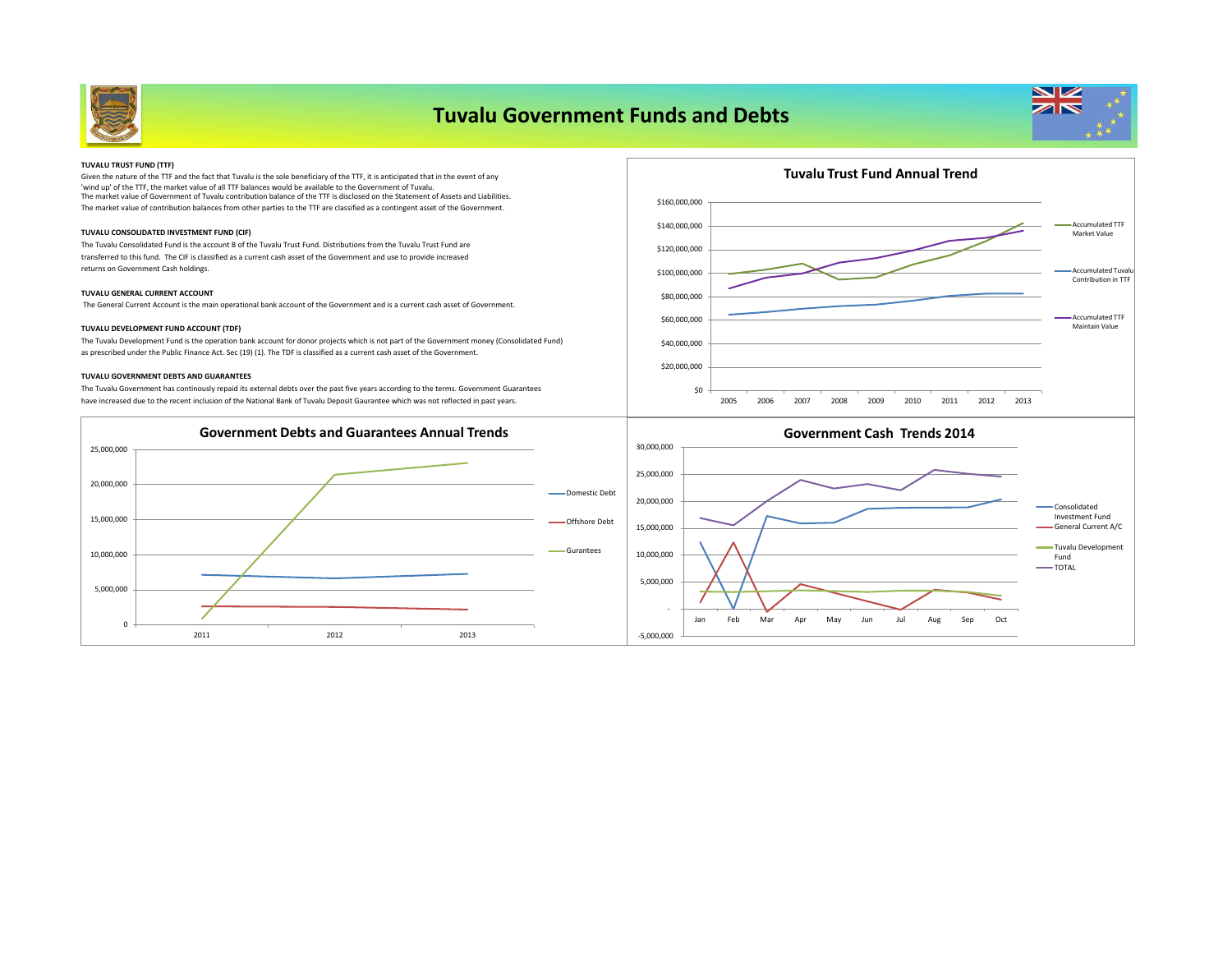## **MONTHLY STATEMENT OF RECEIPTS AND PAYENTS BY NATURE OF EXPENSE FOR THE PERIOD ENDED 31/10/2014**

|                                                        | Year to Date Year to Date |               | <b>Year to Date</b> | January        | February       | March     | April     | May           | June      | July        | August     | September      | October   | November    | December  | <b>Actual+Forecast</b> | 2014 Budget      | Variance      |
|--------------------------------------------------------|---------------------------|---------------|---------------------|----------------|----------------|-----------|-----------|---------------|-----------|-------------|------------|----------------|-----------|-------------|-----------|------------------------|------------------|---------------|
|                                                        | Actual                    | <b>Budget</b> | Variance            | Actual         | Actual         | Actual    | Actual    | Actual        | Actual    | Actual      | Actual     | Actual         | Actual    | Forecast    | Forecast  | <b>Full Year</b>       | <b>Full Year</b> | Forecast &    |
| <b>RECEIPTS</b>                                        |                           |               |                     |                |                |           |           |               |           |             |            |                |           |             |           |                        |                  | <b>Budget</b> |
| Taxation                                               |                           |               |                     |                |                |           |           |               |           |             |            |                |           |             |           |                        |                  |               |
| Income Tax                                             | 1,829,004                 | 1,500,000     | 329,004             | 157,842        | 135,063        | 141,980   | 527,049   | 178,648       | 139,985   | 166,729     | 121,857    | 117,382        | 142,469   | 150,000     | 150,000   | 2,129,004              | 1,800,000        | 329,004       |
| Company Tax                                            | 458,955                   | 2,700,001     | (2, 241, 046)       | $\mathbf 0$    | 405            | 59        |           | 225,847       |           | - 0         | 1,534      | 134,778        | 96,332    | 0           |           | 458,955                | 2,700,001        | (2,241,046)   |
| <b>Tuvalu Consumption Taxes</b>                        | 1,012,552                 | 983,333       | 29,219              | 143,375        | 51,189         | 65,250    | 126,143   | 74,141        | 134,510   | 132,098     | 92,579     | 118,186        | 75,080    | 98,333      | 98,333    | 1,209,219              | 1,180,000        | 29,219        |
| <b>Import Duty</b>                                     | 991,654                   | 1,108,333     | (116, 680)          | 101,370        | 66,144         | 89,509    | 111,093   | 95,839        | 123,913   | 112,258     | 102,176    | 102,873        | 86,479    | 110,833     | 110,833   | 1,213,320              | 1,330,000        | (116, 680)    |
| Import Levy & Excise                                   | 261,373                   | 500,000       | (238, 627)          | 55,403         | 47,870         | 36,013    | 26,994    | 49,948        | 42,524    | 22,487      | 76,268     | (112, 821)     | 16,687    | 50,000      | 50,000    | 361,373                | 600,000          | (238, 627)    |
| <b>Other Taxes</b>                                     | 64,407                    | 146,750       | (82, 343)           | 5,198          | 6,690          | 11,124    | 9,892     | 9,271         | 10,050    | 2,040       | 1,480      | 7,522          | 1,140     | 14,675      | 14,675    | 93,757                 | 176,100          | (82, 343)     |
|                                                        | 4,617,946                 | 6,938,418     | (2,320,472          | 463,187        | 307,361        | 343,935   | 801,172   | 633,694       | 450,982   | 435,612     | 395,895    | 367,921        | 418,187   | 423,842     | 423,842   | 5,465,629              | 7,786,101        | (2,320,472)   |
| <b>Interest, Dividends and Rent</b>                    |                           |               |                     |                |                |           |           |               |           |             |            |                |           |             |           |                        |                  |               |
| <b>Interest and Dividends</b>                          | 3,089,305                 | (400,000)     | 3,489,305           | 12,743         | 1,326,564      |           |           | 121,721       | 31,620    | 189,595     | 56,344     | 1,348,614      | 2,103     | 10,000      | 10,000    | 3,109,305              | 2,003,862        | 1,105,443     |
| Lease, rent and hire                                   | 228,830                   | 240,790       | (11,960)            | 22,949         | 17,972         | 23,679    | 29,985    | 18,576        | 19,692    | 31,335      | 27,856     | 15,158         | 21,629    | 24,079      | 24,079    | 276,988                | 288,948          | (11,960)      |
|                                                        | 3,318,135                 | (159, 210)    | 3,477,345           | 35,692         | 1,344,535      | 23,679    | 29,986    | 140,297       | 51,313    | 220,930     | 84,200     | 1,363,772      | 23,732    | 34,079      | 34,079    | 3,386,293              | 2,292,810        | 1,093,483     |
| <b>Other Government Charges</b>                        |                           |               |                     |                |                |           |           |               |           |             |            |                |           |             |           |                        |                  |               |
| <b>Fisheries Licenses</b>                              | 6,734,196                 | 7,963,091     | (1, 228, 895)       | 2,294,153      | 612,857        | 147,019   | 552,853   | 33,598        | 140,848   | 835,992     | 1,828,894  | 136,597        | 151,386   | 784,695     | 5,100,833 | 12,619,725             | 13,848,620       | (1, 228, 895) |
| <b>Vessel Registrations</b>                            | 612,943                   | 708,333       | (95, 391)           | $\Omega$       | $\Omega$       |           | 208,101   | $\mathbf{0}$  |           | 181,051     | 0          |                | 223,790   | 70,833      | 70,833    | 754,609                | 850,000          | (95, 391)     |
| Marine Services (Nivaga II & Manu Folau)               | 421,097                   | 400,000       | 21,097              | 57,483         | 42,479         | 24,642    | 39,031    | 42,029        | 55,417    | 40,408      | 59,178     | 30,526         | 29,903    | 40,000      | 40,000    | 501,097                | 480,000          | 21,097        |
| Stevedoring and Wharfage                               | 144,338                   | 252,583       | (108, 245)          | 10,803         | 11,800         | 8,755     | 9,553     | 12,187        | 18,783    | 40,534      | 11,989     | 10,882         | 9,052     | 25,258      | 25,258    | 194,855                | 303,100          | (108, 245)    |
| .TV                                                    | 5,514,159                 | 4,050,000     | 1,464,159           | 1,199,898      | $\overline{0}$ |           | 1,157,487 | -0            |           | 1,133,862   | 0          |                | 2,022,911 | - 0         |           | 5,514,159              | 4,050,000        | 1,464,159     |
| Provision of Goods and Services                        | 242,910                   | 583,175       | (340, 265)          | 44,313         | (29, 997)      | 20,268    | 23,348    | 27,032        | 23,658    | 33,806      | 21,063     | 53,124         | 26,296    | 58,318      | 58,318    | 359,545                | 699,810          | (340, 265)    |
| <b>Other Charges</b>                                   | 292,934                   | 403,209       | (110, 276)          | 16,881         | 20,675         | 16,716    | 140,963   | 31,876        | 23,388    | 9,772       | 23,797     | 1,429          | 7,438     | 40,321      | 40,321    | 373,575                | 483,851          | (110, 276)    |
|                                                        | 13,962,577                | 14,360,393    | (397, 816)          | 3,623,531      | 657,814        | 217,400   | 2,131,336 | 146,721       | 262,094   | 2,275,426   | 1,944,920  | 232,559        | 2,470,777 | 1,019,425   | 5,335,563 | 20,317,566             | 20,715,381       | (397, 816)    |
| <b>External Assistance and Grants</b><br><b>ROC</b>    | 5,000,000                 | 5,000,000     |                     | $\Omega$       | $\Omega$       |           | ,500,000  | $\mathbf{0}$  |           | $\Omega$    | 2,500,000  |                |           |             | 2,983,819 | 7,983,819              | 7,983,819        | $\Omega$      |
|                                                        |                           |               |                     |                |                |           |           |               |           |             |            |                |           |             |           |                        |                  |               |
| AusAID (CIF)                                           | 2,000,000                 | 2,000,000     |                     |                |                |           |           | $\Omega$      | 2,000,000 |             |            |                |           |             |           | 2,000,000              | 2,000,000        |               |
| New Zealand (CIF)                                      | 543,755                   | 520,800       | 22,955              |                |                |           |           | $\Omega$      | 543,755   |             |            |                |           |             |           | 543,755                | 520,800          | 22,955        |
| World Bank, IMF, ADB                                   | 3,348,613                 | 3,008,333     | 340,279             |                | $\Omega$       |           | 2,000,000 | 3,253         |           | $\Omega$    | 1,345,359  |                |           | 833         | 833       | 3,350,279              | 3,010,000        | 340,279       |
| <b>PDF</b>                                             | $\Omega$                  | 130,000       | (130,000)           | $\Omega$       | $\Omega$       |           | -0        | $\mathbf{0}$  |           | $\Omega$    | $\Omega$   |                |           | 13,000      | 13,000    | 26,000                 | 156,000          | (130,000)     |
| <b>Other Donors</b>                                    | 724,578                   | 833,333       | (108, 755)          | 70,325         | $\Omega$       |           | $\Omega$  | 1.205         | 47,632    | 3,506       | 100,002    | 487,352        | 14,556    | 83,333      | 83,333    | 891,245                | 1,000,000        | (108, 755)    |
|                                                        | 11,616,946                | 11,492,467    | 124,479             | 70,325         | $\mathbf{0}$   |           | 4,500,000 | 4,459         | 2,591,387 | 3,506       | 3,945,362  | 487,352        | 14,556    | 97,167      | 3,080,986 | 14,795,098             | 14,670,619       | 124,479       |
| TTF Distribution to CIF                                | 6,348,336                 | 6,500,000     | (151, 664)          | $\Omega$       | $\Omega$       | 6,348,336 | $\Omega$  | $\Omega$      |           | $\Omega$    | C          |                |           |             |           | 6,348,336              | 6,500,000        | (151, 664)    |
| <b>Total Receipts</b>                                  | 39,863,939                | 39,132,067    | 731,872             | 4,192,734      | 2,309,710      | 6,933,349 | 7,462,493 | 925,170       | 3,355,776 | 2,935,474   | 6,370,377  | 2,451,604      | 2,927,252 | 1,574,513   | 8,874,470 | 50,312,921             | 51,964,911       | (1,651,990)   |
| <b>PAYMENTS</b>                                        |                           |               |                     |                |                |           |           |               |           |             |            |                |           |             |           |                        |                  |               |
| <b>Operations</b>                                      |                           |               |                     |                |                |           |           |               |           |             |            |                |           |             |           |                        |                  |               |
| Wages, Salaries, and Employee Benefits                 | 11,006,239                | 14,957,685    | 3,951,445           | 986,355        | 1,103,078      | 1,070,399 | 1,030,498 | 1,213,667     | 1,074,347 | 1,600,394   | 1,038,024  | 1,033,135      | 1,007,225 | 1,213,667   | 1,213,667 | 13,584,455             | 14,564,006       | 979,551       |
| <b>Contributions to Tuvalu National Provident Fund</b> | 919,016                   | 1,293,630     | 374,614             | 96,245         | 88,082         | 88,786    | 85,828    | 107,703       | 89,126    | 131,856     | 87,670     | 77,343         | 86,584    | 107,703     | 107,703   | 1,154,629              | 1,292,433        | 137,804       |
| Travel                                                 | 1,710,650                 | 2,325,716     | 615,066             | 218,529        | 110,252        | 83,956    | 155,674   | 170,323       | 167,526   | 216,352     | 280,026    | 168,424        | 111,296   | 170,323     | 170,323   | 2,023,001              | 2,043,865        | 20,864        |
| Telephone and Internet                                 | 108,087                   | 162,133       | 54,046              | 13,367         | 12,103         | 10,741    | 7,616     | 12,430        | 7,314     | 8,743       | 7,566      | 7,440          | 22,178    | 12,430      | 12,430    | 134,358                | 149,159          | 14,801        |
| Maintenance                                            | 1,047,687                 | 1,446,187     | 398,500             | 45,496         | 98,707         | 127,997   | 91,222    | 84,135        | 65,477    | 268,480     | 99,055     | 99,033         | 45,698    | 84,135      | 84,135    | 1,193,569              | 1,299,368        | 105,799       |
| <b>Advertising and Provisions</b>                      | 690,015                   | 1,065,619     | 375,604             | 141,934        | 18,777         | 16,531    | 95,777    | 73,646        | 95,488    | 165,226     | 35,211     | 26,105         | 59,833    | 73,646      | 73,646    | 875,820                | 883,750          | 7,930         |
| Fuel and Oil                                           | 1,059,150                 | 2,213,521     | 1,154,371           | 123,999        | 123,332        | 107,657   | 145,184   | 172,295       | 87,824    | 63,035      | 164,912    | 12,993         | 72,766    | 172,295     | 172,295   | 1,418,586              | 2,067,542        | 648,956       |
| Supplies and Equipment                                 | 1,360,936                 | 1,839,974     | 479,038             | 102,568        | 256,399        | 66,294    | 149,973   | 142,445       | 59,116    | 185,512     | 61,164     | 117,274        | 128,884   | 142,445     | 142,445   | 1,554,519              | 1,709,341        | 154,823       |
| Electricity                                            | 615,444                   | 892,741       | 277,297             | 51,569         | 63,330         | 30,243    | 58,050    | 75,090        | 12,639    | 108,755     | 42,231     | 109,721        | 73,455    | 75,090      | 75,090    | 775,263                | 901,082          | 125,819       |
| Senior Citizen Scheme / Pension                        | 286,209                   | 310,452       | 24,243              | 50,880         | 811            | 26,081    | 26,011    | 25,871        | 26,682    | 42,012      | 10,190     | 26,402         | 52,080    | 25,871      | 25,871    | 338,762                | 310,452          | (28, 310)     |
| <b>TMTS (Tuvalu Medical Treatment Scheme)</b>          | 2,050,600                 | 2,097,500     | 46,900              | 90,767         | 451,437        | 83,452    | 257,601   | 150,375       | 107,654   | 393,157     | 110,740    | 69,976         | 301,954   | 150,375     | 150,375   | 2,317,861              | 1,804,500        | (513, 361)    |
| Land & Property Rent                                   | 900,173                   | 1,041,973     | 141,800             | 28,631         | 19,059         | 705,884   | 28,199    | 27,029        | 20,265    | 22,133      | 12,665     | 11,333         | 36,129    | 27,029      | 27,029    | 965,386                | 1,014,353        | 48,967        |
|                                                        | 21,754,208                | 29,647,131    | 7,892,923           | 1,950,339      | 2,345,365      | 2,418,021 | 2,131,632 | 2,255,009     | 1,813,459 | 3,205,654   | 1,949,454  | 1,759,179      | 1,998,081 | 2,255,009   | 2,255,009 | 26,336,210             | 28,039,852       | 1,703,642     |
| <b>Grants and Subsidies</b>                            |                           |               |                     |                |                |           |           |               |           |             |            |                |           |             |           |                        |                  |               |
| <b>Grants and Subsidies</b>                            | 2,384,676                 | 2,912,608     | 527,932             | 126,240        | 222,215        | 130,555   | 534,919   | 211,310       | 86,234    | 466,298     | 155,088    | 212,599        | 364,183   | 242,560     | 211,310   | 2,963,512              | 2,745,724        | (217, 788)    |
| Outer Island Projects (SDE)                            | 821,203                   | 1,600,000     | 778,797             | 12,887         | 47,247         | 42,563    | 146,611   | 133,333       | 118,483   | 160,979     | 154,694    | 70,390         | 39,878    | 133,333     | 133,333   | 1,193,733              | 1,600,000        | 406,267       |
| Other SDEs                                             | 1,472,501                 | 2,327,328     | 854,827             | 253,803        | 428,568        | 151       | 199,573   | 150,104       | (28, 397) | 244,394     | 181,438    | 40,078         | 70,679    | 150,104     | 150,104   | 1,840,599              | 2,201,246        | 360,647       |
| Scholarships and Support                               | 1,741,271                 | 2,357,409     | 616,138             | 111,788        | 226,995        | 232,740   | 143,130   | 215,815       | 194,555   | 221,164     | 148,246    | 287,336        | 79,910    | 215,815     | 215,815   | 2,293,309              | 2,589,777        | 296,468       |
| Contribution to Japan Grant Counterpart Fund           | 318,378                   | 318,378       |                     | $\overline{0}$ | $\overline{0}$ |           | 318,378   | 26,532        |           | 345,177     | (345, 177) | $\overline{0}$ |           | 26,532      | 26,532    | 397,972                | 318,378          | (79, 594)     |
| <b>Overseas Contributions</b>                          | 481,794                   | 726,815       | 245,020             | 122,827        | 17,268         | 11,091    | 653       | 26,963        | 97,872    | $\Omega$    | 140,489    | 22,371         | 20,939    | 26,963      | 26,963    | 514,397                | 623,551          | 109,154       |
|                                                        | 7,219,824                 | 10,242,538    | 3,022,714           | 627,545        | 942,293        | 417,100   | 1,343,264 | 764,056       | 468,747   | 1,438,012   | 434,778    | 632,774        | 575,590   | 795,306     | 764,056   | 9,203,522              | 10,078,676       | 875,154       |
| <b>Loans and Interest</b>                              |                           |               |                     |                |                |           |           |               |           |             |            |                |           |             |           |                        |                  |               |
| <b>Interest and Bank Charges</b>                       | 11,857                    | 79,500        | 67,643              | 1,344          | 956            | 559       | 1,913     | 8,333         | 952       | 1,404       | 901        | 1,627          | 1,182     | 8,333       | 8,333     | 35,837                 | 100,000          | 64,163        |
| Loan Repayment                                         | 304,780                   | 593,554       | 288,775             | $\sqrt{ }$     | 150,233        | (96, 376) |           | 833           | 8,866     |             | 158,514    | $\overline{0}$ | 83,543    | 833         | 833       | 307,280                | 483,602          | 176,322       |
|                                                        | 316,637                   | 673,054       | 356,418             | 1,344          | 151,188        | (95, 817) | 1,913     | 9,167         | 9,818     | 1,404       | 159,415    | 1,627          | 84,725    | 9,167       | 9,167     | 343,117                | 583,602          | 240,485       |
| <b>Capital Expenditures</b>                            |                           |               |                     |                |                |           |           |               |           |             |            |                |           |             |           |                        |                  |               |
| Purchase/construction of assets                        | 392,399                   | 596,383       | 203,984             | 14,821         | 45,002         | 3,641     | 53,524    | 40,955        | 10,268    | 35,468      | 55,651     | 26,714         | 33,031    | 40,955      | 40,955    | 400,984                | 491,458          | 90,474        |
|                                                        | 392,399                   | 596,383       | 203,984             | 14,821         | 45,002         | 3,641     | 53,524    | 40,955        | 10,268    | 35,468      | 55,651     | 26,714         | 33,031    | 40,955      | 40,955    | 400,984                | 491,458          | 90,474        |
| <b>Total Payments</b>                                  | 29,683,068                | 41,159,107    | 11,476,039          | 2,594,048      | 3,483,849      | 2,742,945 | 3,530,333 | 3,069,187     | 2,302,292 | 4,680,537   | 2,599,298  | 2,420,294      | 2,691,427 | 3,100,437   | 3,069,187 | 36,283,832             | 39,193,588       | 2,909,755     |
| <b>NET SURPLUS / (DEFICIT)</b>                         | 10,180,871                | (2,027,040)   | 12,207,911          | 1,598,686      | (1, 174, 139)  | 4,190,404 | 3,932,160 | (2, 144, 017) | 1,053,484 | (1,745,063) | 3,771,079  | 31,310         | 235,825   | (1,525,924) | 5,805,283 | 14,029,089             | 12,771,324       | 1,257,765     |
| <b>FORECAST CASH POSITION</b>                          | <u>\$M</u><br>22.1        |               |                     | 31.6           | 30.0           | 31.2      | 27.0      | 23.1          | 25.2      | 24.2        | 25.9       | 22.1           | 22.1      | 20.6        | 26.4      |                        |                  |               |
| <b>Consolidated Investment Fund</b>                    | 20,365,919                |               |                     |                |                |           |           |               |           |             |            |                |           |             |           |                        |                  |               |
| <b>General Current Account</b>                         | 1,749,722                 |               |                     |                |                |           |           |               |           |             |            |                |           |             |           |                        |                  |               |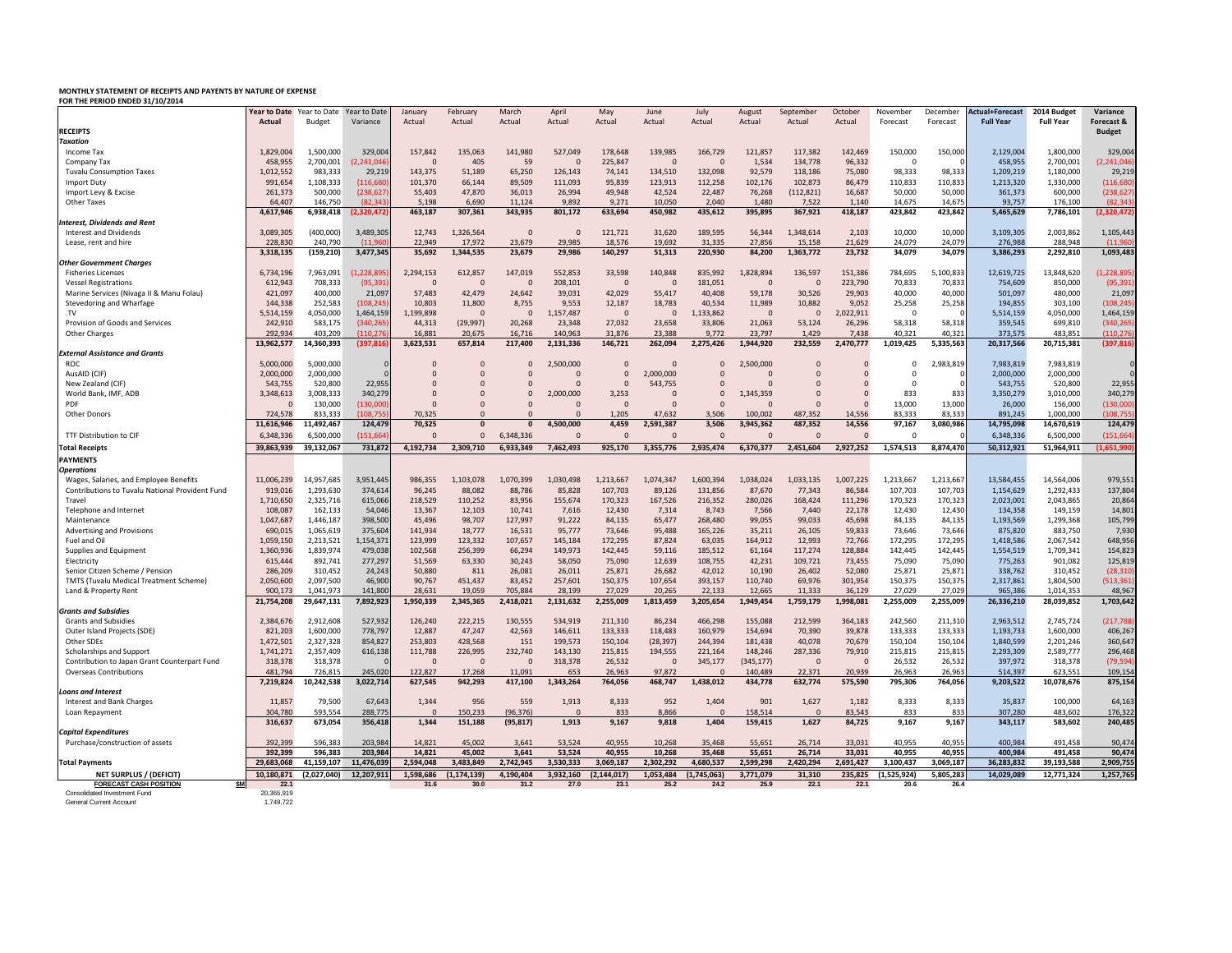|                                                 | <b>Year to Date</b> |            | <b>Year to Date</b> |            | <b>Year to Date</b> |             | 2014          |            |
|-------------------------------------------------|---------------------|------------|---------------------|------------|---------------------|-------------|---------------|------------|
| <b>RECEIPTS</b>                                 | Actual              |            | <b>Budget</b>       |            | Variance            |             | <b>Budget</b> |            |
| <b>Taxation</b>                                 |                     |            |                     |            |                     |             |               |            |
| Income Tax                                      | 1,829,004           |            | 1,500,000           |            | 329,004             |             | 1,800,000     |            |
| Company Tax                                     | 458,955             |            | 2,700,001           |            | (2,241,046)         |             | 2,700,001     |            |
| <b>Tuvalu Consumption Tax</b>                   | 1,012,552           |            | 983,333             |            | 29,219              |             | 1,180,000     |            |
| <b>Import Duty</b>                              | 991,654             |            | 1,108,333           |            | (116, 680)          |             | 1,330,000     |            |
| Import Levy & Excise                            | 261,373             |            | 500,000             |            | (238, 627)          |             | 600,000       |            |
| <b>Other Taxes</b>                              | 64,407              |            | 146,750             |            | (82, 343)           |             | 176,100       |            |
|                                                 |                     | 4,617,946  |                     | 6,938,418  |                     | (2,320,472) |               | 7,786,101  |
| <b>Interest, Dividends and Rent</b>             |                     |            |                     |            |                     |             |               |            |
| Interest and Dividends                          | 3,089,305           |            | (400,000)           |            | 3,489,305           |             | 2,003,862     |            |
| Lease, rent and hire                            | 228,830             |            | 240,790             |            | (11,960)            |             | 288,948       |            |
|                                                 |                     | 3,318,135  |                     | (159, 210) |                     | 3,477,345   |               | 2,292,810  |
| <b>Other Government Charges</b>                 |                     |            |                     |            |                     |             |               |            |
| <b>Fisheries Licenses</b>                       | 6,734,196           |            | 7,963,091           |            | (1,228,895)         |             | 13,848,620    |            |
| <b>Vessel Registrations</b>                     | 612,943             |            | 708,333             |            | (95, 391)           |             | 850,000       |            |
| Marine Services (Nivaga II & Manu Folau)        | 421,097             |            | 400,000             |            | 21,097              |             | 480,000       |            |
| Stevedoring and Wharfage                        | 144,338             |            | 252,583             |            | (108, 245)          |             | 303,100       |            |
| .TV                                             | 5,514,159           |            | 4,050,000           |            | 1,464,159           |             | 4,050,000     |            |
| Provision of Goods and Services                 | 242,910             |            | 583,175             |            | (340, 265)          |             | 699,810       |            |
| <b>Other Charges</b>                            | 292,934             |            | 403,209             |            | (110, 276)          |             | 483,851       |            |
|                                                 |                     | 13,962,577 |                     | 14,360,393 |                     | (397, 816)  |               | 20,715,381 |
| <b>External Assistance and Grants</b>           |                     |            |                     |            |                     |             |               |            |
| <b>ROC</b>                                      | 5,000,000           |            | 5,000,000           |            | $\mathbf 0$         |             | 7,983,819     |            |
| AusAID (CIF)                                    | 2,000,000           |            | 2,000,000           |            | 0                   |             | 2,000,000     |            |
| New Zealand (CIF)                               | 543,755             |            | 520,800             |            | 22,955              |             | 520,800       |            |
| World Bank, IMF, ADB                            | 3,348,613           |            | 3,008,333           |            | 340,279             |             | 3,010,000     |            |
| <b>PDF</b>                                      | 0                   |            | 130,000             |            | (130,000)           |             | 156,000       |            |
| <b>Other Donors</b>                             | 724,578             |            | 833,333             |            | (108, 755)          |             | 1,000,000     |            |
|                                                 |                     | 11,616,946 |                     | 11,492,467 |                     | 124,479     |               | 14,670,619 |
| <b>TTF Distribution to CIF</b>                  | 6,348,336           | 6,348,336  | 6,500,000           | 6,500,000  | (151, 664)          | (151, 664)  | 6,500,000     | 6,500,000  |
|                                                 |                     |            |                     |            |                     |             |               |            |
| <b>Total Receipts</b>                           |                     | 39,863,939 |                     | 39,132,067 |                     | 731,872     |               | 51,964,911 |
| <b>PAYMENTS</b>                                 |                     |            |                     |            |                     |             |               |            |
| <b>Operations</b>                               |                     |            |                     |            |                     |             |               |            |
| Wages, Salaries, and Employee Benefits          | 11,006,239          |            | 14,957,685          |            | 3,951,445           |             | 14,564,006    |            |
| Contributions to Tuvalu National Provident Fund | 919,016             |            | 1,293,630           |            | 374,614             |             | 1,292,433     |            |
| Travel                                          | 1,710,650           |            | 2,325,716           |            | 615,066             |             | 2,043,865     |            |
| Telephone and Internet                          | 108,087             |            | 162,133             |            | 54,046              |             | 149,159       |            |
| Maintenance                                     | 1,047,687           |            | 1,446,187           |            | 398,500             |             | 1,299,368     |            |
| <b>Advertising and Provisions</b>               | 690,015             |            | 1,065,619           |            | 375,604             |             | 883,750       |            |
| Fuel and Oil                                    | 1,059,150           |            | 2,213,521           |            | 1,154,371           |             | 2,067,542     |            |
| Supplies and Equipment                          | 1,360,936           |            | 1,839,974           |            | 479,038             |             | 1,709,341     |            |
| Electricity                                     | 615,444             |            | 892,741             |            | 277,297             |             | 901,082       |            |
| Senior Citizen Scheme / Pension                 | 286,209             |            | 310,452             |            | 24,243              |             | 310,452       |            |
| TMTS (Tuvalu Medical Treatment Scheme)          | 2,050,600           |            | 2,097,500           |            | 46,900              |             | 1,804,500     |            |
| Land & Property Rent                            | 900,173             |            | 1,041,973           |            | 141,800             |             | 1,014,353     |            |
|                                                 |                     | 21,754,208 |                     | 29,647,131 |                     | 7,892,923   |               | 28,039,852 |
| <b>Grants and Subsidies</b>                     |                     |            |                     |            |                     |             |               |            |
| <b>Grants and Subsidies</b>                     | 2,384,676           |            | 2,912,608           |            | 527,932             |             | 2,745,724     |            |
| Outer Island Projects (SDE)                     | 821,203             |            | 1,600,000           |            | 778,797             |             | 1,600,000     |            |
| Other SDEs                                      | 1,472,501           |            | 2,327,328           |            | 854,827             |             | 2,201,246     |            |
| Scholarships and Support                        | 1,741,271           |            | 2,357,409           |            | 616,138             |             | 2,589,777     |            |
| Contribution to Japan Grant Counterpart Fund    | 318,378             |            | 318,378             |            | 0                   |             | 318,378       |            |
| <b>Overseas Contributions</b>                   | 481,794             |            | 726,815             |            | 245,020             |             | 623,551       |            |
|                                                 |                     | 7,219,824  |                     | 10,242,538 |                     | 3,022,714   |               | 10,078,676 |
| <b>Loans and Interest</b>                       |                     |            |                     |            |                     |             |               |            |
| Interest and Bank Charges                       | 11,857              |            | 79,500              |            | 67,643              |             | 100,000       |            |
| Loan Repayment                                  | 304,780             |            | 593,554             |            | 288,775             |             | 483,602       |            |
|                                                 |                     | 316,637    |                     | 673,054    |                     | 356,418     |               | 583,602    |
| <b>Capital Expenditures</b>                     |                     |            |                     |            |                     |             |               |            |
| Purchase/construction of assets                 | 392,399             |            | 596,383             |            | 203,984             |             | 491,458       |            |
|                                                 |                     | 392,399    |                     | 596,383    |                     | 203,984     |               | 491,458    |
|                                                 |                     |            |                     |            |                     |             |               |            |
| <b>Total Payments</b>                           |                     | 29,683,068 |                     | 41,159,107 |                     | 11,476,039  |               | 39,193,588 |

# **MONTHLY STATEMENT OF RECEIPTS AND PAYENTS BY NATURE OF EXPENSE FOR THE PERIOD ENDED 31/10/2014**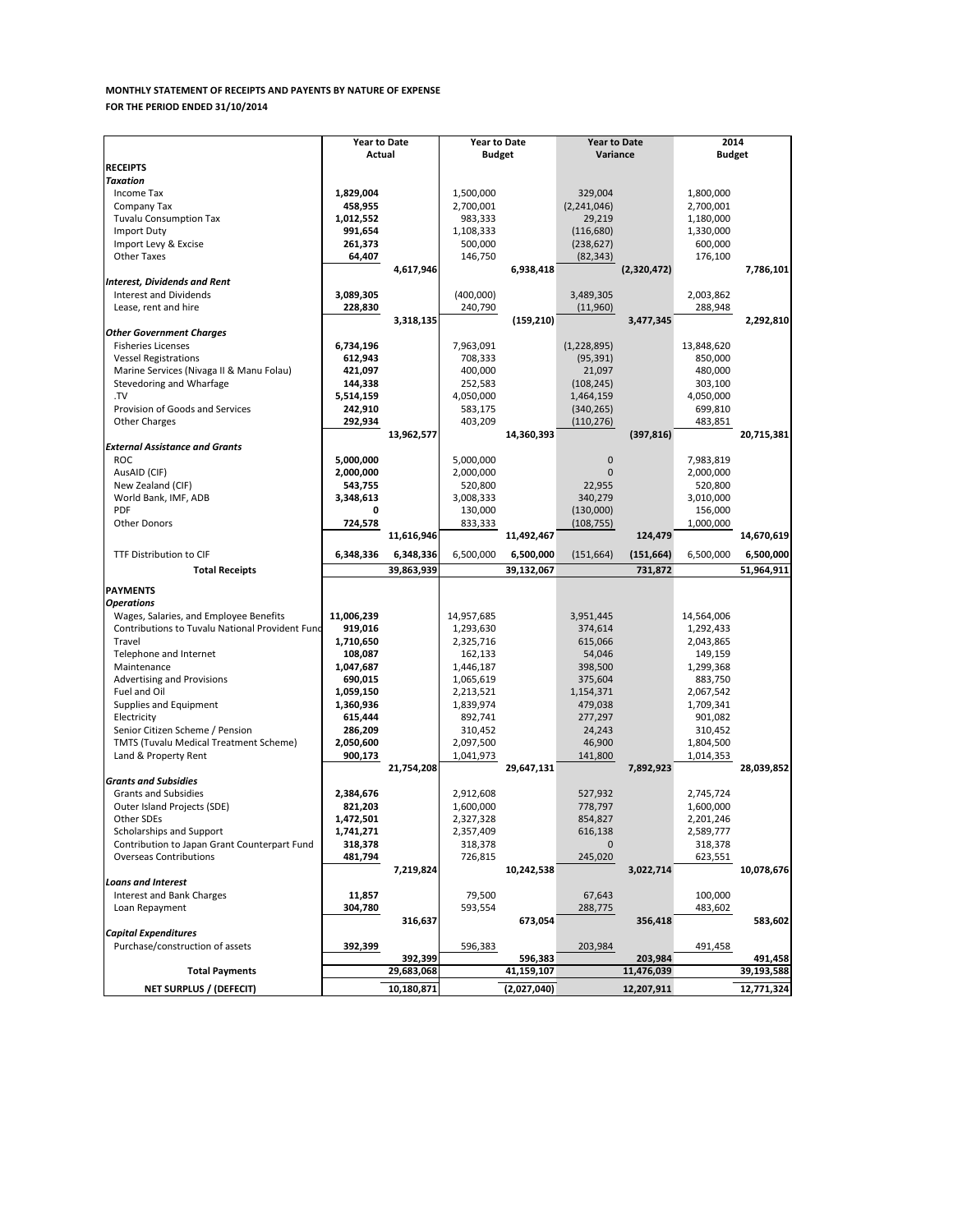# **MONTHLY STATEMENT OF RECEIPTS AND PAYMENTS BY DEPARTMENT For the Period Ended 31/10/2014 Budget Approved on Cash Basis**

|              |                                                       | <b>Year to Date</b> | <b>Year to Date</b> | <b>Year to Date</b><br><b>Variance</b> |             | <b>Variance YTD</b> |
|--------------|-------------------------------------------------------|---------------------|---------------------|----------------------------------------|-------------|---------------------|
|              | <b>MINISTRY</b>                                       | Actual              | <b>Budget</b>       |                                        | 2014 Budget | <b>Actual and</b>   |
|              |                                                       |                     |                     |                                        |             | 2014 Budget         |
|              | <b>RECEIPTS</b>                                       |                     |                     |                                        |             |                     |
| B            | Office of the Prime Minister                          | 200,279             | 278,083             | (77, 805)                              | 333,700     | (133, 421)          |
| С            | <b>Legal Services</b>                                 | 38,356              | 61,708              | (23, 352)                              | 74,050      | (35, 694)           |
| E            | Office of the Auditor General                         | 19,294              | 29,167              | (9,873)                                | 35,000      | (15,706)            |
| F            | Finance and Economic Development                      | 19,494,662          | 17,281,252          | 2,213,410                              | 22,177,161  | (2,682,499)         |
| G            | <b>Public Utilities</b>                               | 71,554              | 916,500             | (844, 946)                             | 1,099,800   | (1,028,246)         |
| н            | Health                                                | 4,362               | 20,000              | (15, 638)                              | 24,000      | (19, 638)           |
| $\mathbf{I}$ | <b>Natural Resources</b>                              | 6,802,388           | 8,151,133           | (1,348,745)                            | 15,458,132  | (8,655,744)         |
| J            | <b>Home Affairs</b>                                   | 20,007              | 13,583              | 6,423                                  | 16,300      | 3,707               |
| K            | <b>Police and Prison Services</b>                     | 21,934              | 49,083              | (27, 149)                              | 58,900      | (36, 966)           |
| L            | <b>Transport and Communications</b>                   | 6,733,445           | 5,680,709           | 1,052,737                              | 6,006,850   | 726,595             |
| м            | <b>Education, Youth and Sports</b>                    | 42,460              | 66,667              | (24, 207)                              | 80,000      | (37, 541)           |
| N            | Judiciary                                             | 8,412               | 4,808               | 3,604                                  | 5,770       | 2,642               |
| 0            | Foreign Affairs, Trade, Tourism, Environment & Labour | 58,451              | 79,373              | (20, 922)                              | 95,248      | (36, 797)           |
|              | <b>Total Ministry Receipts</b>                        | 33,515,603          | 32,632,067          | 883,536                                | 45,464,911  | 11,949,308          |
|              |                                                       |                     |                     |                                        |             |                     |
|              | <b>TTF Distribution to CIF</b>                        | 6,348,336           | 6,500,000           | (151, 664)                             | 6,500,000   | (151, 664)          |
|              |                                                       | 39,863,939          | 39,132,067          | 731,872                                | 51,964,911  | 11,797,644          |
|              |                                                       |                     |                     |                                        |             |                     |
|              | <b>PAYMENTS</b>                                       |                     |                     |                                        |             |                     |
| Α            | Office of the Governer General                        | 105,141             | 144,855             | 39,714                                 | 146,654     | 41,513              |
| B            | Office of the Prime Minister                          | 2,669,372           | 3,726,510           | 1,057,138                              | 3,147,234   | 477,861             |
| C            | <b>Legal Services</b>                                 | 173,609             | 364,386             | 190,776                                | 363,885     | 190,276             |
| D            | Parliament                                            | 362,243             | 511,561             | 149,318                                | 454,138     | 91,895              |
| E            | Office of the Auditor General                         | 168,444             | 358,148             | 189,704                                | 344,703     | 176,259             |
| F            | Finance and Economic Development                      | 2,573,891           | 3,588,937           | 1,015,046                              | 3,467,878   | 893,988             |
| G            | <b>Public Utilities</b>                               | 1,519,501           | 3,193,079           | 1,673,578                              | 3,175,605   | 1,656,105           |
| н            | Health                                                | 4,980,883           | 5,777,832           | 796,949                                | 5,470,586   | 489,703             |
| $\mathbf{I}$ | <b>Natural Resources</b>                              | 2,002,068           | 2,691,218           | 689,151                                | 2,583,111   | 581,043             |
| J            | <b>Home Affairs</b>                                   | 2,760,882           | 4,079,803           | 1,318,921                              | 3,990,556   | 1,229,674           |
| К            | Police and Prison Services                            | 1,192,900           | 1,678,650           | 485,751                                | 1,618,675   | 425,775             |
| L            | <b>Transport and Communications</b>                   | 3,707,368           | 4,623,964           | 916,596                                | 4,186,295   | 478,927             |
| M            | <b>Education, Youth and Sports</b>                    | 5,229,398           | 7,547,920           | 2,318,522                              | 7,544,018   | 2,314,620           |
| N            | Judiciary                                             | 132,908             | 165,737             | 32,829                                 | 162,215     | 29,307              |
| O            | Foreign Affairs, Trade, Tourism, Environment & Labour | 2,104,460           | 2,706,507           | 602,047                                | 2,538,034   | 433,573             |
|              | <b>Total payments</b>                                 | 29,683,068          | 41,159,107          | 11,476,039                             | 39,193,588  | 9,510,520           |
|              |                                                       |                     |                     |                                        |             |                     |
|              | <b>NET SURPLUS / (DEFECIT)</b>                        | 10,180,871          | (2,027,040)         | 12,207,911                             | 12,771,324  | 21,308,164          |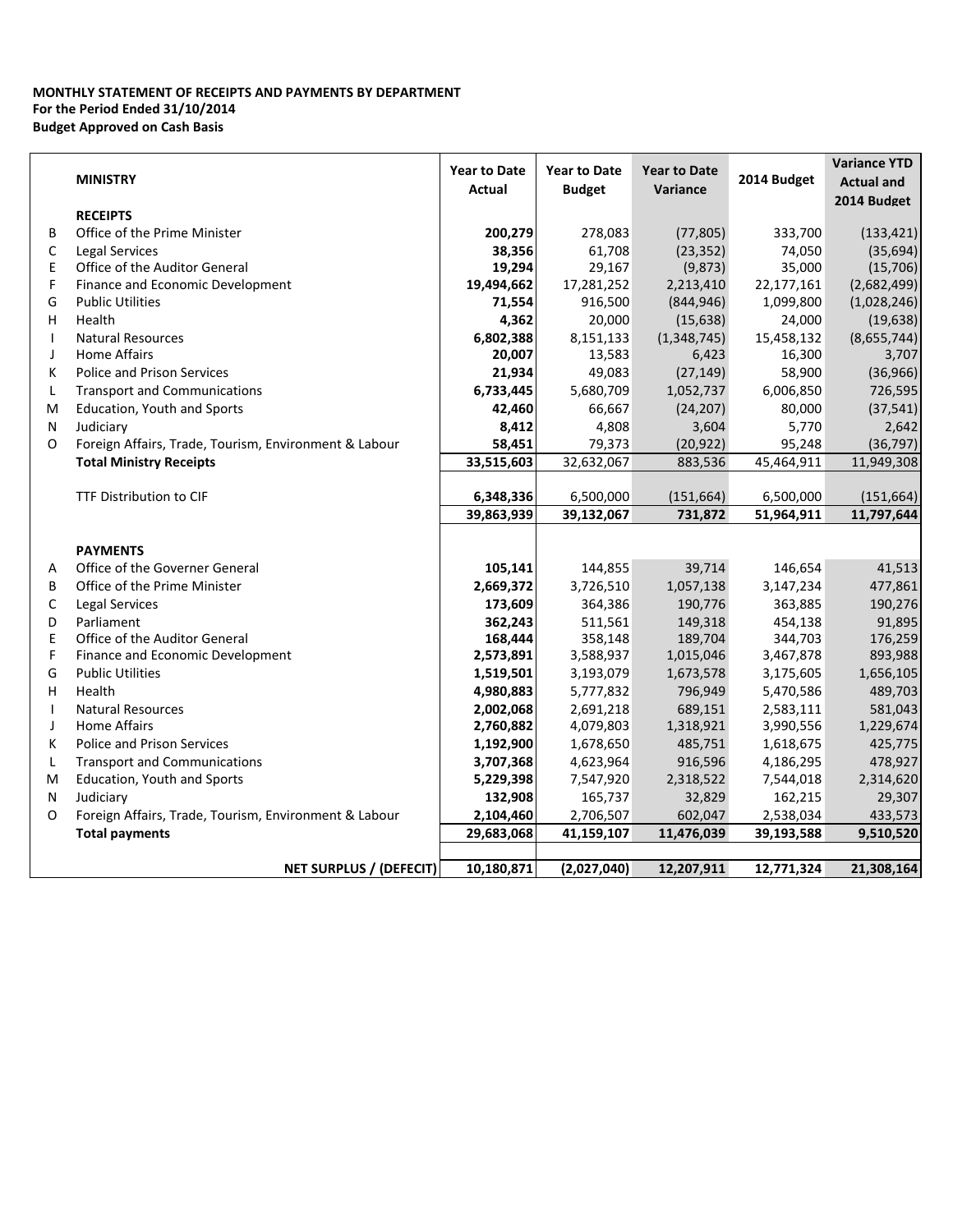# **TUVALU GOVERNMENT**

# **TUVALU AID FUND PROJECTS**

# **For the Period Ending 31/10/2014**

| <b>CODE</b> | <b>PROJECT NAME</b>                                          | <b>BALANCE</b>   |
|-------------|--------------------------------------------------------------|------------------|
|             |                                                              |                  |
| 2009380001  | HIV TRAINNING IN TUVALU                                      | 162              |
| 2010390001  | Ozone Depleting Substances (ODS)                             | 2,690            |
| 2011420001  | <b>Examination Admin</b>                                     | 2,719            |
| 2012430001  | Korean Support for Foreign Affairs                           | 1,320            |
| 2012440001  | Disaster Relief Fund                                         | 5,729            |
| 2012450001  | <b>Tuvalu National Population Policy</b>                     | 112              |
| 2012460001  | Climate Change Education for Sustainable Development         | 905              |
| 2013480001  | OFFICE EQUIPMENT FOR FOREIGH AFFAIRS                         | 197              |
| 2013490001  | Labour Market Survey                                         | 3,497            |
| 2013500001  | Travel Support for Foreign Affairs Dept                      | 0                |
| 2013510001  | FOOD & AGRICULTURE ORGANIZATION OF THE UN                    | 7,041            |
| 2013520001  | Workshop on Record Keeping and Information Management        | 64               |
| 2013540001  | Tuvalu Trade Fair contribution                               | 741              |
| 2013550001  | <b>DSA FOR UNGA DELEGATION</b>                               | 25,523           |
| 2005240002  | 3rd Installment- National Biosafety Framework                | 1,412            |
| 2009370002  | Tuvalu Photovoltaic Electricity Network Integration Project  | 1,212            |
| 2010390002  | HCFC Phase - Out Mgmnt Plan (HPMP)                           | 15,594           |
| 2012450002  | <b>Tuvalu National Census 2012</b>                           | 14,960           |
| 2013480002  | Funding Assistance for Delegation to 44th PIF Leader's Meeti | 956              |
| 2013490002  | 1st Payment ILo MLC MTG                                      | 940              |
| 2013500002  | <b>Tourism Marketing and Promotion</b>                       | 9                |
| 2009210003  | Hospital equipment                                           | 3,126            |
| 2010290003  | <b>Governement Vehicles Shed</b>                             | 12,206           |
| 2012260003  | Cedaw Report                                                 | 133              |
| 2013310003  | Unforeseen Expenses-LEL and ISP Training of Trainer's W/S 12 | 1,160            |
| 2013360003  | Improving of Office Equipments within the Ekalesi Kelisiano  | 0                |
| 2013450003  | <b>RH &amp; FP PROGRAMME</b>                                 | 5,047            |
| 2013210004  | PAYMENT FOR GRASS-CUTTERS                                    | 12,053           |
| 2013310004  | Local Elected Leadership 2013 Roll Out Workshops Activity    | 5,146            |
| 2013450004  | Youth AHD Programme                                          | $\boldsymbol{0}$ |
| 2010130005  | <b>Conducive Learning Environment</b>                        | 133              |
| 2013270005  | <b>EU SANITATION PE</b>                                      | 6,217            |
| 2002050008  | <b>LDC Information Technology Support</b>                    |                  |
| 2002050009  | Office Equipment & Trainning Attachment                      | 6,402            |
| 2009020009  | <b>TVET</b>                                                  | 7,721            |
| 2011150009  | <b>Global Monitors POP</b>                                   | 6,707            |
| 2012130009  | <b>Funding Support for Vaccination</b>                       | 730              |
| 2003050010  | National Adaptation Programme of Action (NAPA)               | 32,811           |
| 2009020010  | <b>Upgrading of Accpac Treasury</b>                          | 367              |
| 2010090010  | SIS Catalytic Fund for Women                                 | 258              |
| 2010140010  | Water & Sanitation with MOH                                  | 2,459            |
| 2012150010  | Training Fiji School of Medicine (FSMED)                     | 455              |
| 2012100011  | <b>Tuvalu Grant PMH</b>                                      | 9,220            |
| 2012140011  | Advance Payment for PUI-Diasater REduction Program           | 1,458            |
| 2013130011  | World Immunization Week 2013                                 | 349              |
| 2011100012  | Tuvalu National Strategic Plan for NCD 2011-2015             | 30,957           |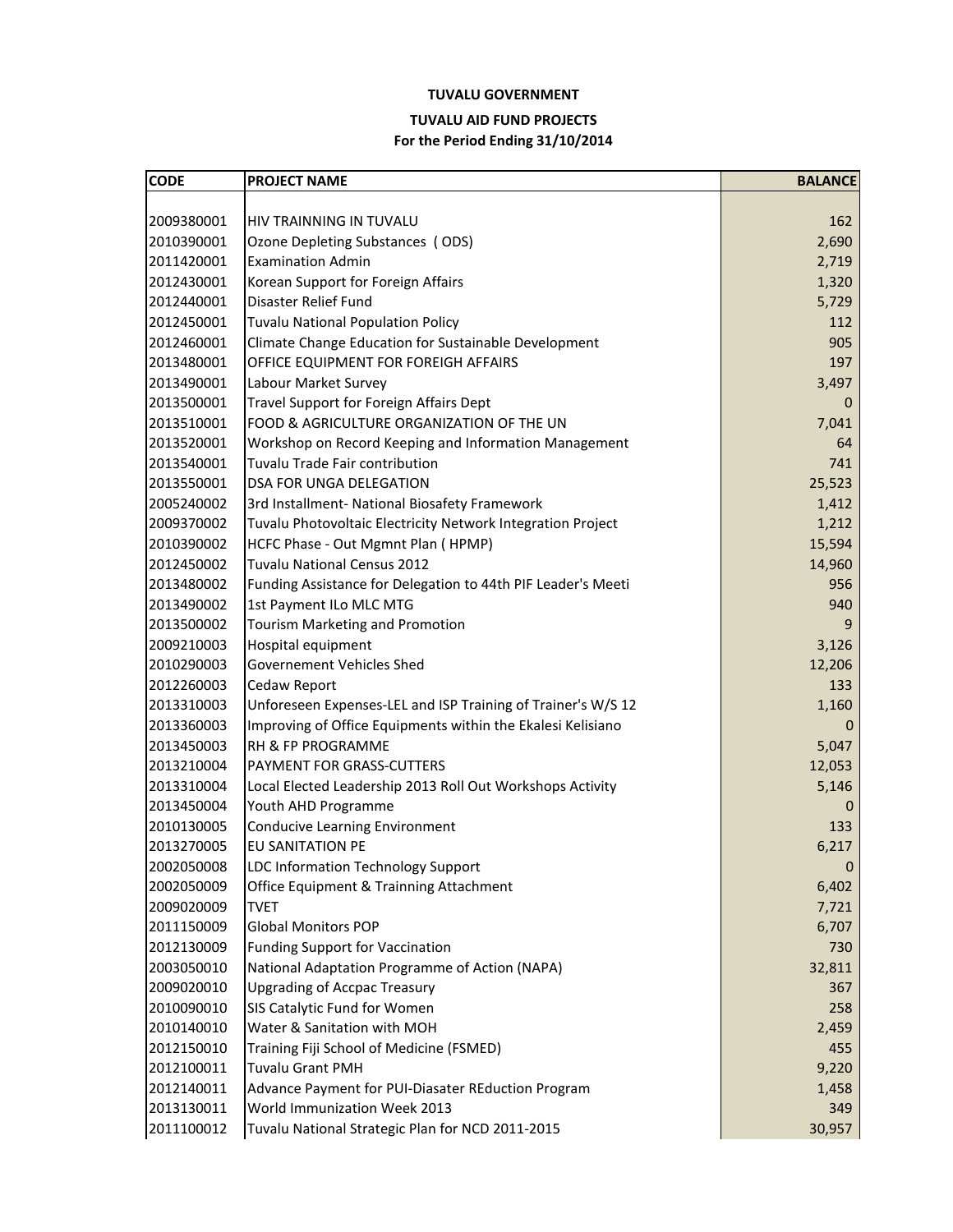| <b>CODE</b> | <b>PROJECT NAME</b>                                          | <b>BALANCE</b> |
|-------------|--------------------------------------------------------------|----------------|
| 2012140012  | <b>Disaster Awareness Commemoration Day</b>                  | 2,065          |
| 2009040013  | PACC PROJECT (LOIA)                                          | 39,860         |
| 2011100013  | Endangered Cultural Heritage Mapping in Tuvalu               | 3,413          |
| 2013090013  | Support for Pacific Plain Review- Country Consultation       | 21             |
| 2005050015  | National Biosafety Frame Work                                | 1,318          |
| 2005180015  | Tuvalu Children Conference                                   | 4,433          |
| 2013040015  | <b>GEF PAS PROJECT</b>                                       | 38,069         |
| 2013090015  | <b>Funds for Tuna Data Providers</b>                         | 733            |
| 2013090016  | To Purchase Office Equipment for Nui Kaupule                 | 164            |
| 2013100016  | The Global Cimate Chage Alliance for Pacific Small IS State  | 30,474         |
| 2013090017  | To Purchase Office Equipment for Nanumaga Kuapule            | 21             |
| 2010070018  | Nanumea Health Centre                                        | 19,370         |
| 2011020018  | <b>TK II MTR Forum</b>                                       | 445            |
| 2013100018  | <b>Global Climate Change Alliance (Adaptation Fund)</b>      | 230,303        |
| 2010070019  | Nanumaga Clinics                                             | 27,252         |
| 2011070021  | NUKULAELAE CLINIC CENTRE                                     | 25,194         |
| 2013020021  | Supply of materials & construction of store room (Police)    | 874            |
| 2011070022  | <b>NUKUFETAU CLINIC CENTRE</b>                               | 44,517         |
| 2012070023  | Princess Margret Pediatric Ward                              | 162            |
| 2006110024  | <b>Backwages of Nauru Workers</b>                            | 3,144          |
| 2013070024  | Improvement of Water Supply System for Nanumea Island        | 3,995          |
| 2008050030  | NATIONAL BIODIVERSITY STRATEGIC ACTION                       | 0              |
| 2009050031  | <b>TUVALU MGD PROJECT</b>                                    | 25,128         |
| 2011050033  | Parliament Support Project                                   | 27             |
| 2005080034  | DE-Worming Program in Tuvalu                                 | 4,562          |
| 2011180034  | <b>UNESCO TESP II</b>                                        | 498            |
| 2013050034  | EIF-Tuvalu Trade Capacity Development & Institiutional Stren | 3,373          |
| 2011180035  | <b>UNESCO Activities</b>                                     | 1,475          |
| 2008110036  | INTERNATIONAL PRIMARY SCH & SECONDARY SCH GAME               | 1,407          |
| 2009010038  | Ship to Shore                                                | 62,040         |
| 2009010039  | <b>ECCE Summer School Course</b>                             | 2,023          |
| 2012110039  | Support to Tuvalu Delegation to the UNFCCC                   | 716            |
| 2005060040  | <b>VESSEL MONITORING SYSTEM OPERATION</b>                    | 0              |
| 2009010040  | Pre School Awareness W/shop                                  | 1,291          |
| 2009010042  | <b>Pre-School Council Meeting</b>                            | 211            |
| 2012110042  | Fuel for Charter Vessel and Nivaga II                        | 28,338         |
| 2009060044  | FISHERIES OBSERVER FEE PROJECT                               | 183,948        |
| 2010010044  | Nanumaga Guest House                                         | 42,043         |
| 2010010045  | Nui Shredder                                                 | 24,717         |
| 2012110045  | Establishment Taipei Mission                                 | 44             |
| 2011010046  | Tuvalu Ship to Shore Transport (PWD Works Manager)           | 12,170         |
| 2012110046  | UNFCCC-COP18                                                 | 286            |
| 2011010047  | TK II MID TERM REVIEW                                        | 342            |
| 2013110047  | Printing of Primary School Textbooks                         | 78,635         |
| 2009060048  | <b>Fisheries Catch Statistics</b>                            |                |
| 2012010048  | <b>TEC GRANT</b>                                             | 1,041          |
| 2013110048  | Establishment of the Tuvalu Mission to Taipei                | 4,011          |
| 2013110049  | Pediatric Ward in the Princess Margaret Hospital             | 52             |
| 2012010050  | Cost of 1 year for the Aid Adviser & Budget Adviser          | 65,585         |
| 2013010051  | <b>NZ GRANT FOR NIVAGA II</b>                                | 1,162          |
| 2013110051  | Tuvalu Trade Fair Contribution                               | 140            |